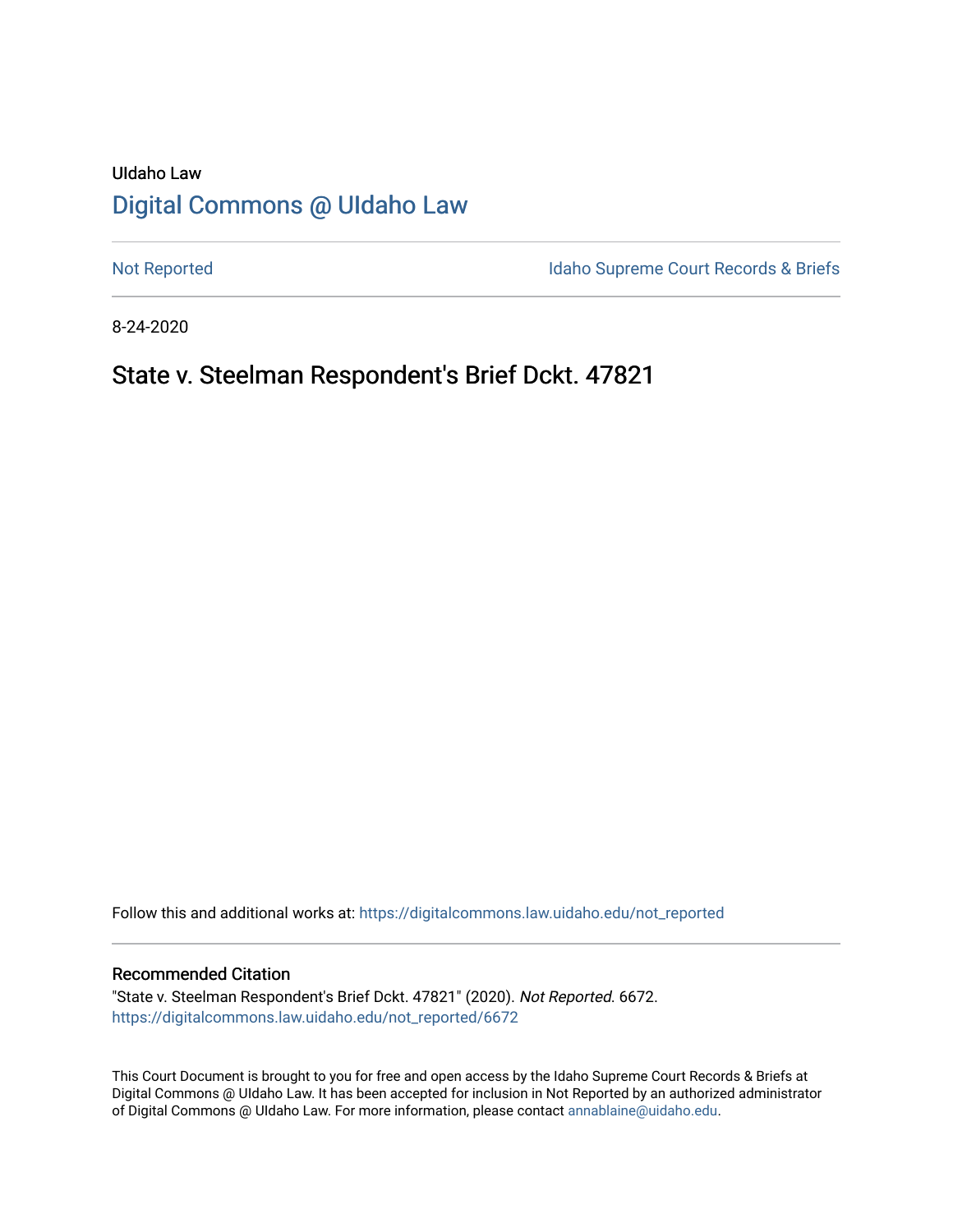Electronically Filed 8/24/2020 9:35 AM Idaho Supreme Court Melanie Gagnepain, Clerk of the Court By: Brad Thies, Deputy Clerk

LAWRENCE G. WASDEN Attorney General State of Idaho

COLLEEN D. ZAHN Deputy Attorney General Chief, Criminal Law Division

KENNETH K. JORGENSEN Deputy Attorney General P.O. Box 83720 Boise, Idaho 83720-0010 (208) 334-4534 E-mail: [ecf@ag.idaho.gov](mailto:ecf@ag.idaho.gov) 

## IN THE SUPREME COURT OF THE STATE OF IDAHO

| STATE OF IDAHO,        |                           |
|------------------------|---------------------------|
|                        | NO. 47821-2020            |
| Plaintiff-Respondent,  |                           |
|                        | Ada County Case No.       |
| v.                     | CR01-19-48244             |
|                        |                           |
| JAMES EDWARD STEELMAN, |                           |
|                        | <b>RESPONDENT'S BRIEF</b> |
| Defendant-Appellant.   |                           |
|                        |                           |

#### ISSUE

Has Steelman failed to establish that the district court abused its discretion by imposing a unified sentence of six years, with two years fixed, upon his guilty plea to possession of methamphetamine?

#### ARGUMENT

## Steelman Has Failed To Establish That The District Court Abused Its Sentencing Discretion

A. Introduction

While he was on parole "for drug offense(s), aid and abet, and aggravated assault,"

Steelman drove while under the influence of drugs, and officers stopped him for "weaving back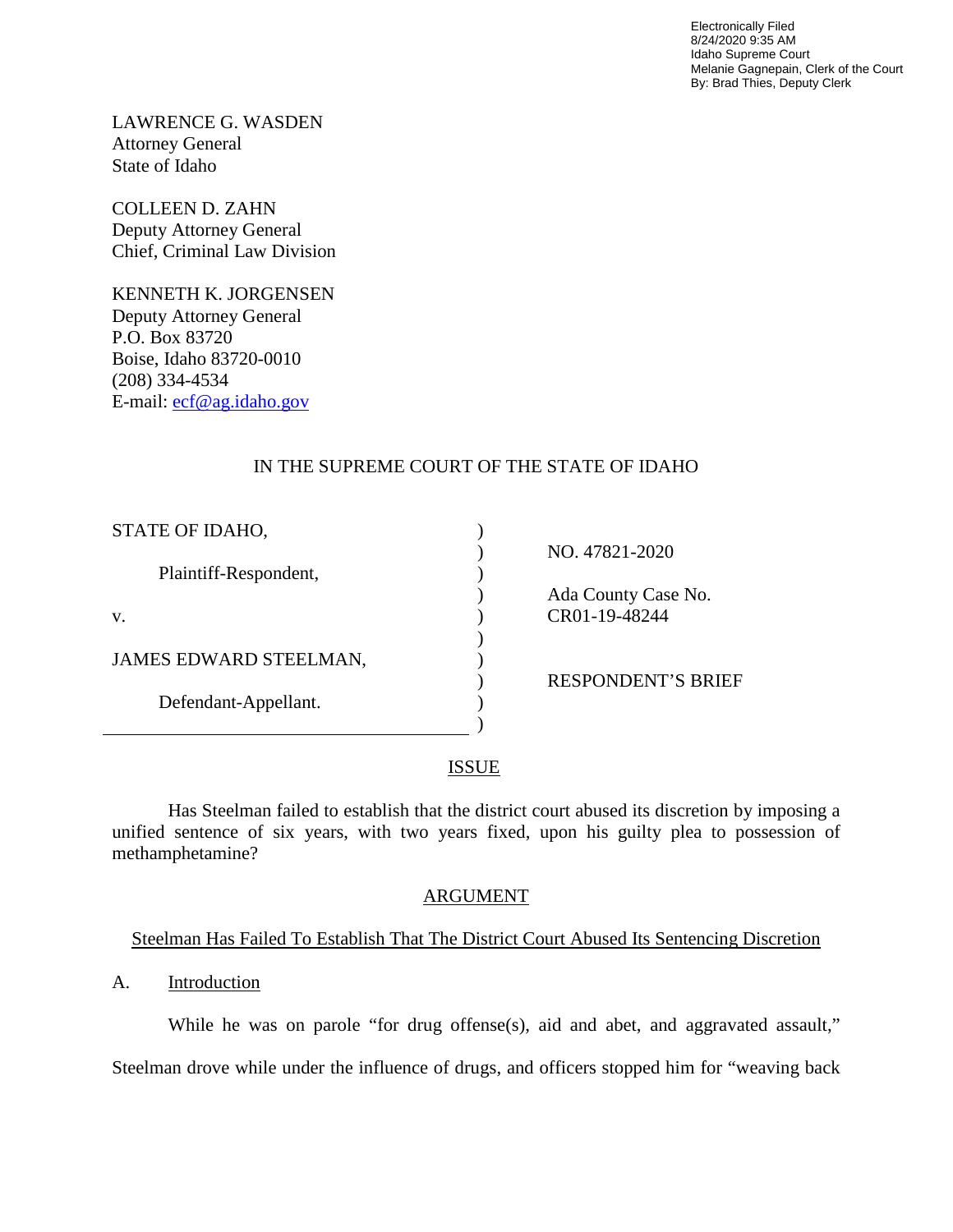and forth" on the roadway and failing to stop before entering a crosswalk. (Conf. Docs., pp. 10, 39, 44.<sup>[1](#page-2-0)</sup>) Officers noted that Steelman smelled of marijuana, he had "fresh hypodermic injection sights" on his arm, and he displayed multiple signs of being under the influence of drugs. (Conf. Docs., pp. 10, 39, 42.) Steelman "admitted to smoking marijuana earlier in the day and injecting methamphetamine several days ago." (Conf. Docs., p. 10.) Officers conducted field sobriety tests and "a certified Drug Abuse Recognition Expert confirmed … Steelman was under the influence of marijuana." (Conf. Docs., pp. 40-42.) Upon searching Steelman's vehicle, officers found a "metal pipe containing a burnt marijuana in the pocket behind the front passenger seat," a hypodermic syringe in the center console, and a backpack in the back seat containing "school materials with Steelman's name," two hypodermic needles, and a "baggy with approximately 2.8 grams of a white crystalline substance" that tested presumptive positive for methamphetamine. (Conf. Docs., pp. 10, 40-41.) Steelman was transported to the Ada County Jail, where he signed a consent form for a blood draw; he tested positive for amphetamine, methamphetamine, and Carboxy THC. (Conf. Docs., pp. 41, 61, 64.)

The state charged Steelman with possession of methamphetamine, possession of drug paraphernalia, and misdemeanor DUI. (R., pp. 13-14.) Pursuant to a plea agreement, Steelman pled guilty to possession of methamphetamine and misdemeanor DUI, and the state dismissed the paraphernalia charge and agreed to recommend a unified sentence of seven years, with two years fixed. (R., pp. 28-30.) The district court imposed a unified sentence of six years, with two years fixed, for possession of methamphetamine, and a concurrent 180-day sentence for the DUI.

 $\overline{a}$ 

<span id="page-2-0"></span><sup>&</sup>lt;sup>1</sup> "Conf. Docs." refers to the 73-page electronic file "Appeal Confidential Documents" Record.pdf."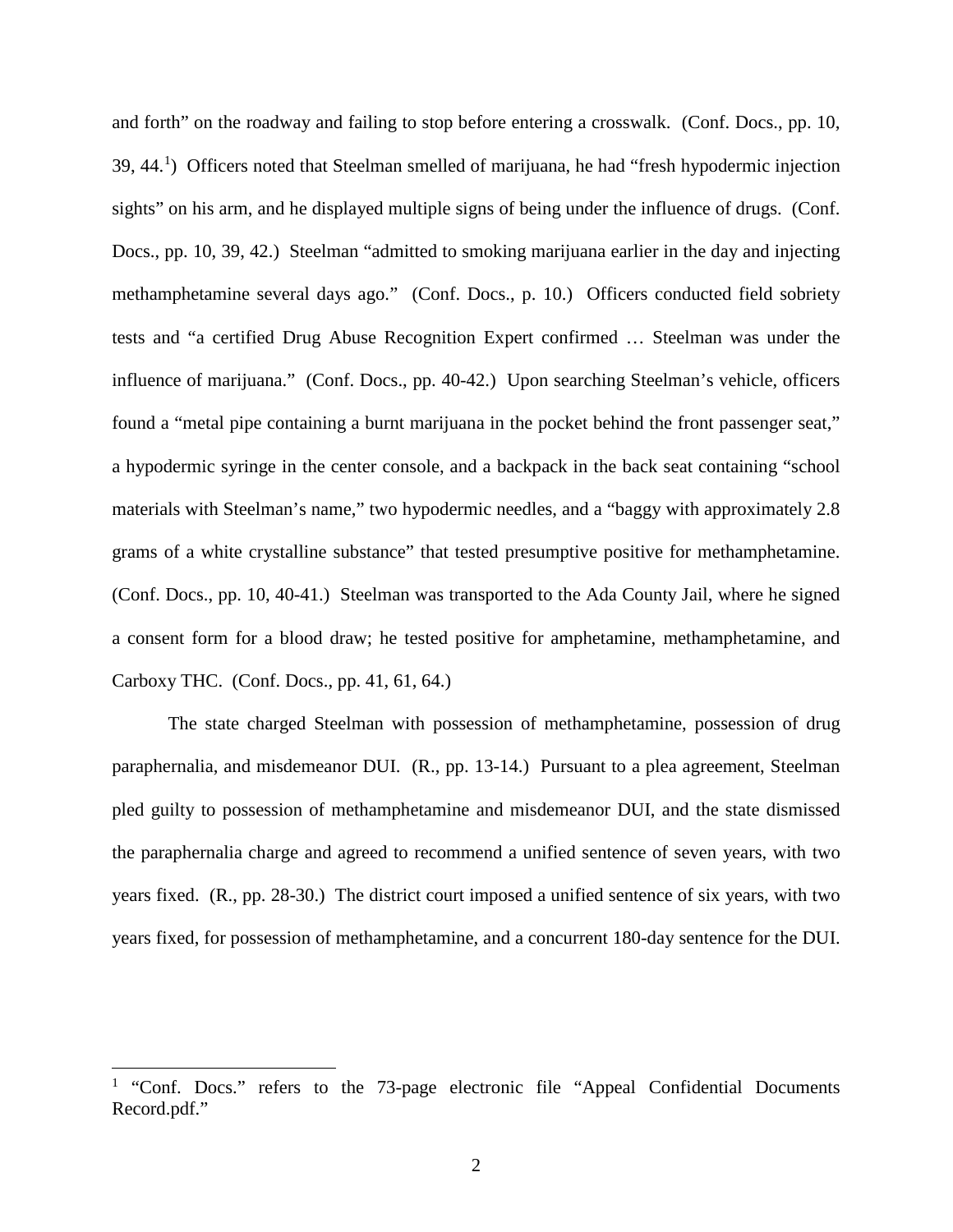(R., pp. 33-38.) Steelman filed a notice of appeal timely from the judgment of conviction. (R., pp. 45-47.)

Steelman asserts his sentence for possession of methamphetamine is excessive in light of his "desire to address his mental health and substance abuse issues," his acceptance of responsibility, and "the gains [he] was otherwise making while on parole." (Appellant's brief, pp. 3-8.) The record supports the sentence imposed.

#### B. Standard Of Review

Appellate review of a sentence is based on an abuse of discretion standard. State v. Dobbs, 166 Idaho 202, \_\_\_, 457 P.3d 854, 855 (2020) (citation omitted). "Where a sentence is not illegal, the appellant has the burden to show that it is unreasonable and, thus, a clear abuse of discretion." State v. Schiermeier, 165 Idaho 447, 454, 447 P.3d 895, 902 (2019) (citation omitted). "A sentence fixed within the limits prescribed by the statute will ordinarily not be considered an abuse of discretion by the trial court." Id. "A sentence of confinement is reasonable if it appears at the time of sentencing that confinement is necessary 'to accomplish the primary objective of protecting society and to achieve any or all of the related goals of deterrence, rehabilitation, or retribution applicable to the given case.'" Id. (quoting State v. Toohill, 103 Idaho 565, 568, 650 P.2d 707, 710 (Ct. App. 1982)). The district court has the discretion to weigh those objectives and to give them the weight deemed appropriate. Dobbs, 166 Idaho at \_\_\_, 457 P.3d at 856. "In deference to the trial judge, this Court will not substitute its view of a reasonable sentence where reasonable minds might differ." State v. Bodenbach, 165 Idaho 577, 591, 448 P.3d 1005, 1019 (2019) (citation omitted).

3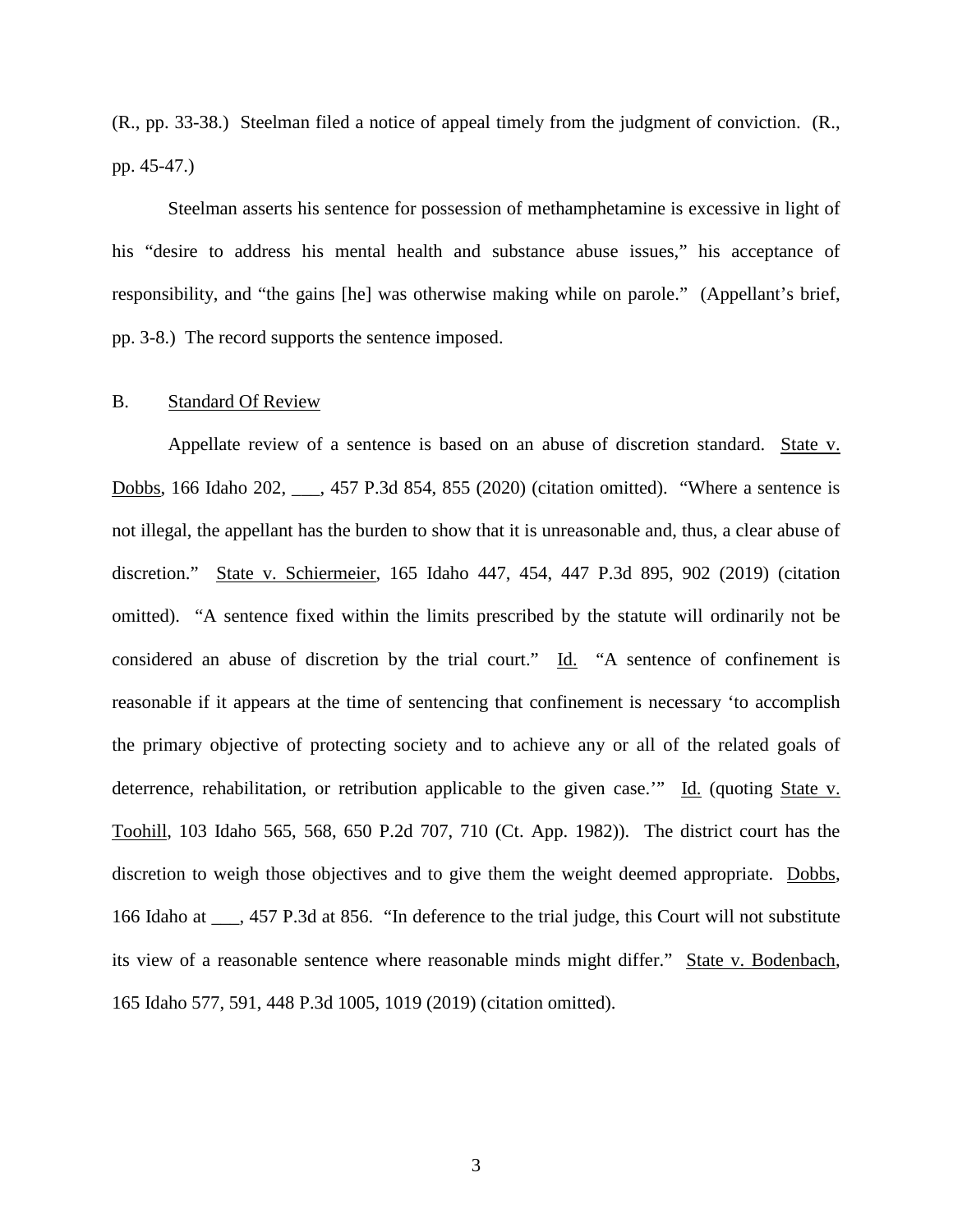#### C. Steelman Has Shown No Abuse Of The District Court's Discretion

Application of these legal standards to the facts of this case shows no abuse of discretion. First, the district court applied the correct legal standards. (1/22/20 Tr., p. 21, L. 24 – p. 22, L. 8.) It noted that the instant offense was Steelman's sixth felony conviction and that Steelman's parole officer recommended imprisonment.  $(1/22/20 \text{ Tr.}, p. 24, L. 25 - p. 25, L. 10.)$  The court also noted that Steelman had previously been afforded opportunities for treatment and programming while on community supervision, while in the retained jurisdiction program, and while incarcerated in the penitentiary, yet he "still ha[s] thinking errors that are leading to additional criminal activity" and, in this case, he committed "a DUI putting the community at risk." (1/22/20 Tr., p. 22, Ls. 20-23; p. 23, Ls. 16-22; p. 24, Ls. 9-16; p. 25, Ls. 7-17.) The district court found that probation was not appropriate in this case and it imposed a unified sentence of six years, with two years fixed. (1/22/20 Tr., p. 25, Ls. 13-20.) The court advised, "The two years fixed sentence is in consideration of the fact that I believe the fixed portion of sentences need to increase."  $(1/22/20 \text{ Tr.}, p. 26, Ls. 17-19)$  "[W]hen you get to your sixth felony, two years of incarceration, even if it is related to the use of drugs, is appropriate based on the Toohill sentencing factors and the rehabilitation that has previously been provided to the defendant." (1/22/20 Tr., p. 26, Ls. 19-24.)

The district court's decision is supported by the record. Steelman has a long history of substance abuse and criminal offending. His criminal record "began as a juvenile," when he was adjudicated for reckless endangerment. (PSI, p.  $24.2$  $24.2$ ) He began using illegal drugs at and, even after participating in substance abuse treatment, he reported "daily use" of marijuana

 $\overline{a}$ 

<span id="page-4-0"></span><sup>&</sup>lt;sup>2</sup> PSI page numbers correspond with the page numbers of the electronic file "CR0118-3998 PSI Judge Hoagland.pdf."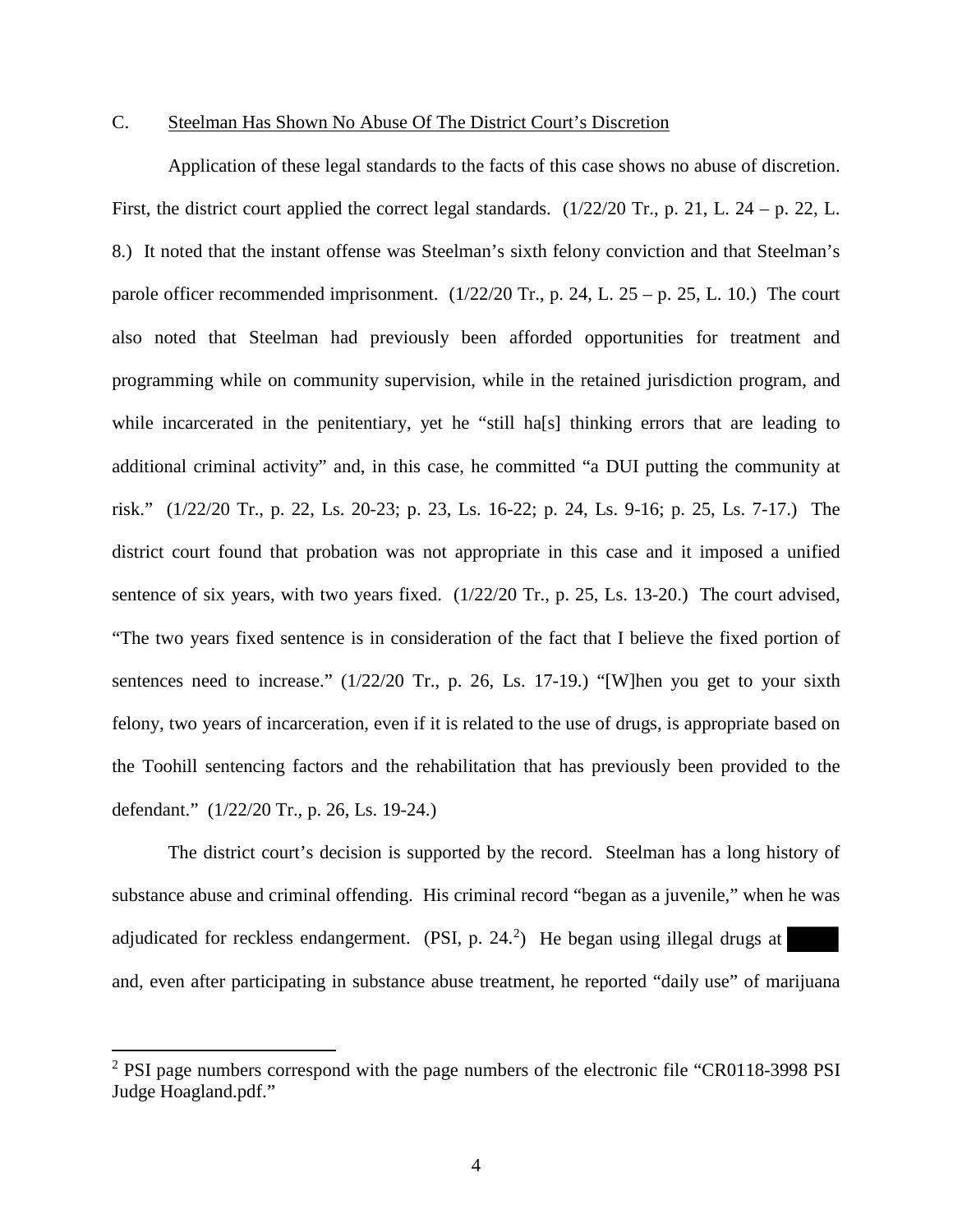and methamphetamine. (PSI, p. 28.) Between 2012 and 2019, Steelman racked up five separate convictions for felony possession of a controlled substance, as well as convictions for possession of marijuana, aggravated assault, theft of rental/leased property, and making false/misleading statements to a public servant. (PSI, pp. 23-24; Conf. Docs., pp. 20-23, 26.) He has previously been afforded numerous opportunities on community supervision; however, he repeatedly violated the conditions of community supervision by continuing to use methamphetamine and marijuana, failing to report for supervision and drug testing, failing to attend treatment, and committing new crimes. (PSI, pp. 23-25; Conf. Docs., pp. 21-22; 1/22/20 Tr., p. 20, Ls. 13-22; p. 22, L. 23 – p. 23, L. 1.) Steelman's former probation officer reported that Steelman "has an extensive drug history" and admitted to "selling drugs while in Washington," and that "it appeared he was not interested in staying away from the drug lifestyle." (PSI, pp. 24-25.) The 2016 presentence investigator likewise stated that Steelman's criminal record "shows a history of non-compliance" and, "Despite numerous opportunities for rehabilitation, he has chosen to persist with criminal behavior and substance abuse." (PSI, p. 32.)

In 2017, Steelman completed the "Cognitive-Behavioral Interventions for Substance Abuse" rider program and was again placed on probation, but he again violated his probation and was consequently incarcerated in the penitentiary. (PSI, p. 3;  $1/22/20$  Tr., p. 22, L 23 – p. 23, L. 20.) Steelman was later granted parole, and he resumed his use of marijuana within a month of his release on parole. (Conf. Docs., p. 73;  $1/22/20$  Tr., p. 11, Ls. 12-13.) He "was only out three months" (1/22/20 Tr., p. 11, Ls. 12-13) when he committed the instant offense in November 2019, during which he endangered the community by driving while under the influence of drugs, he admitted that he had used marijuana that day and that he had injected methamphetamine a few days earlier, and he was found in possession of methamphetamine and drug paraphernalia (Conf.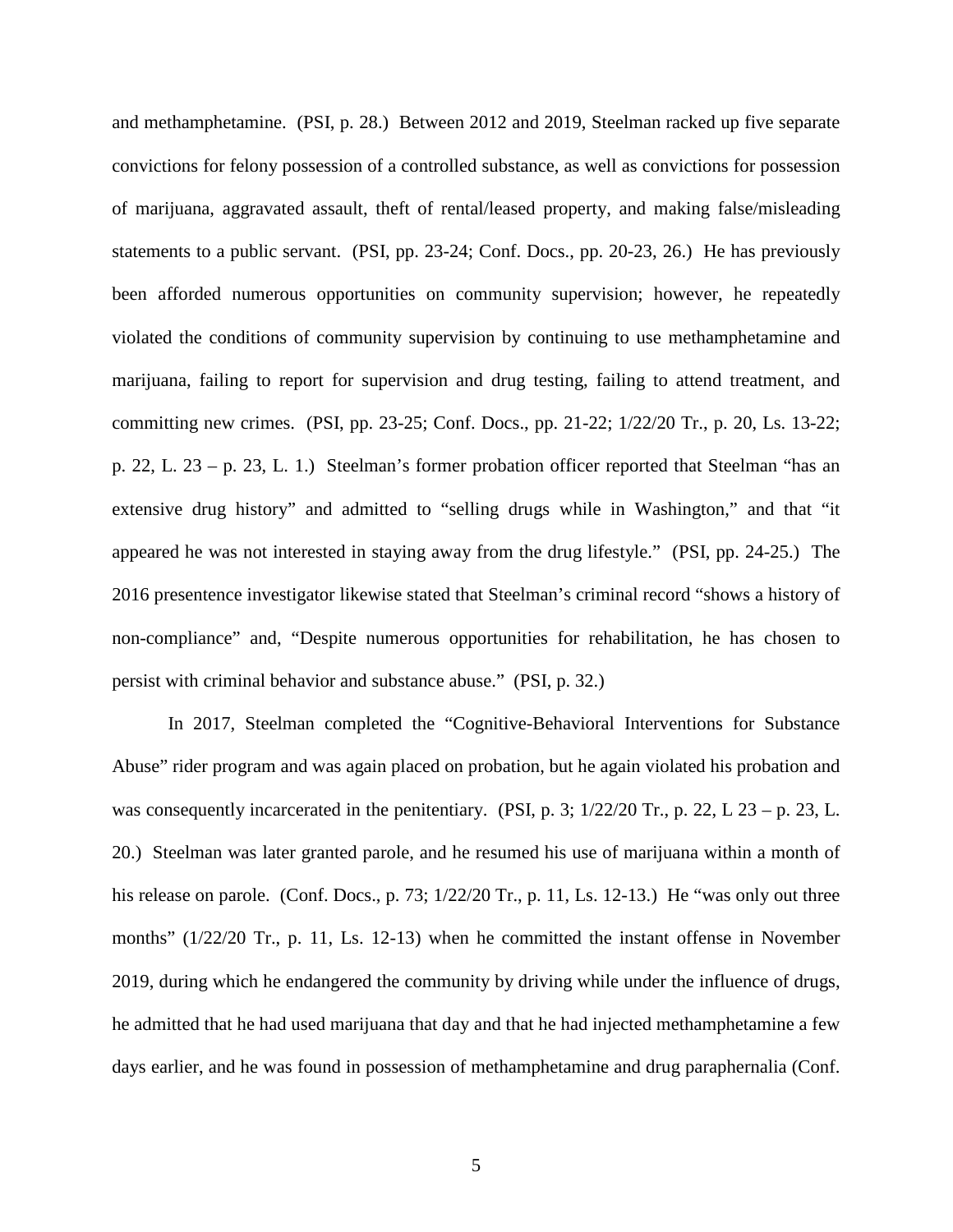Docs., pp. 10, 73). Steelman's sentence is appropriate in light of his ongoing criminal behavior and illegal drug use, his failure to rehabilitate or be deterred despite prior treatment opportunities and legal sanctions, and the danger he presents to the community.

On appeal, Steelman argues that his sentence is excessive because, during the three months that he was on parole, he worked and paid his fines, attended school, completed most of an aftercare program before he was discharged due to lack of attendance, and he had scheduled a mental health appointment to obtain a prescription for Adderall/ADHD medication when he decided to use the methamphetamine that was "given to him as a thank you" (1/22/20 Tr., p. 22, Ls. 15-17) "to help him write two final papers … before he got onto his script" (Appellant's brief, pp. 4-8). At sentencing, the district court specifically acknowledged and gave Steelman "some credit" for "doing some things right when [he was] released on parole," including participating in treatment, "going to school," working, and paying "the fine in Judge Hoagland's cases." (1/22/20 Tr., p. 22, Ls. 11-13; p. 23, Ls. 20-23; p. 24, Ls. 17-21.) The court noted, however, "I can't ignore everything else. ... [B]ecause your conduct and how you have addressed problems when they have arisen in your life are not correct. So you still hav[e] thinking errors that are leading to additional criminal activity," and, "[I]t wasn't just those drugs that were given to you as a thank you, it was marijuana. You had been injecting meth. … It is clear that it was way more than you described." (1/22/20 Tr., p. 22, Ls. 15-19; p. 24, Ls. 11-16.) Additionally, the court found that Steelman's decision to drive while under the influence of drugs was "significant," as "you're putting people in danger when you drive in the community under the influence of alcohol or under the influence of drugs."  $(1/22/20 \text{ Tr}., p. 22, \text{ Ls. } 15-19; p.$ 24, Ls. 1-7.) The district court considered the mitigating factors and concluded, "[Y]ou're doing some things right, but you are not doing enough of it right for me to feel comfortable that you are